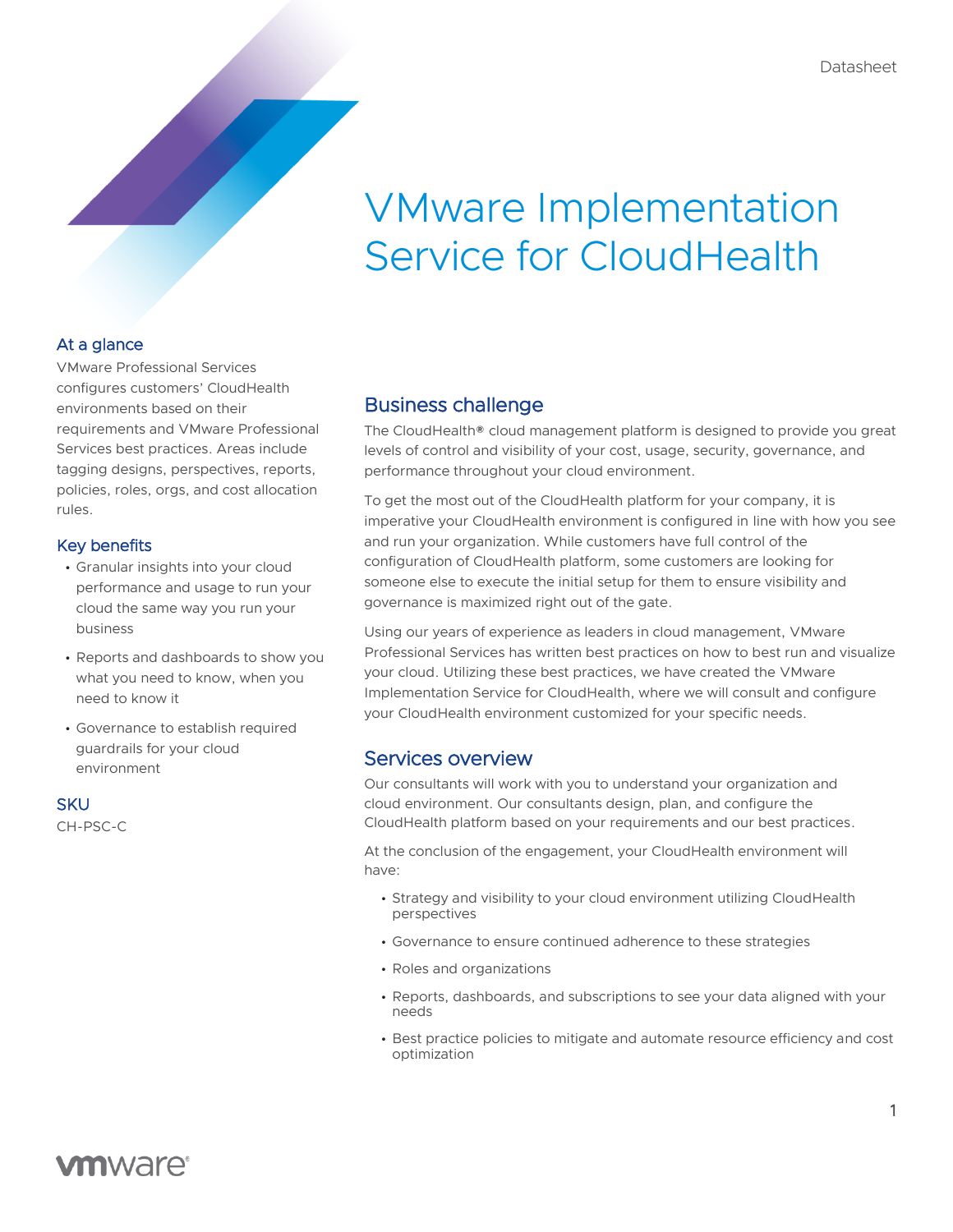VMware Implementation Service for CloudHealth

## Services delivery description and requirements

VMware Professional Services will work with the customer's stakeholders to define and configure the customer's CloudHealth environment aligned to the customer's requirements and VMware Professional Services best practices.

The consultant will work with the customer to consult and configure policies, automations, perspectives, reports, and roles in order to provide visibility and optimization of the customer's environment, ensuring the customer has wellcategorized information about their assets, spend, and usage.

#### Service activities

VMware Professional Services will perform the following activities as part of this service:

- Kickoff workshop to establish stakeholders, cadence, expectations, and project plan
- Schedule bi-weekly check-ins with the customer to update status, outstanding items, blockers, and next steps
- Configure up to 50 users, 2 custom roles, and 5 organizations to limit user controls and visibility based on the line of business and area of responsibility
- Conduct workshop addressing business organization's infrastructure reporting and perspective needs
- Consult on go-forward tagging strategies based on visibility requirements for the customer to implement
- Write perspective design deliverable for up to four perspectives based on the customer's current infrastructure, inclusive of perspective rules, manual perspective group merges, and cost allocation rules
- Configure perspectives based on perspective design document
- Present perspectives configuration to the customer, and establish a strategy to mitigate remaining unallocated assets through prioritized unallocated asset list and cost allocation rules
- Configure cost allocation rules to associate untaggable assets to perspective groups
- Demonstrate final perspective configuration to the customer for feedback and revisions
- Review custom reporting requirements, plus VMware Professional Services best practice reporting, policies, dashboards, and subscriptions with the customer
- Document, design, and configure up to 30 unique reports, 3 dashboards, and 20 policies aligned with the customer requirements and VMware Professional Services best practices
- Provide the customer reporting and dashboard deliverable and policy design deliverable
- Demonstrate report, dashboard, and policy configuration to the customer for feedback and revision
- Conclude project with summary of engagement

Datasheet | 2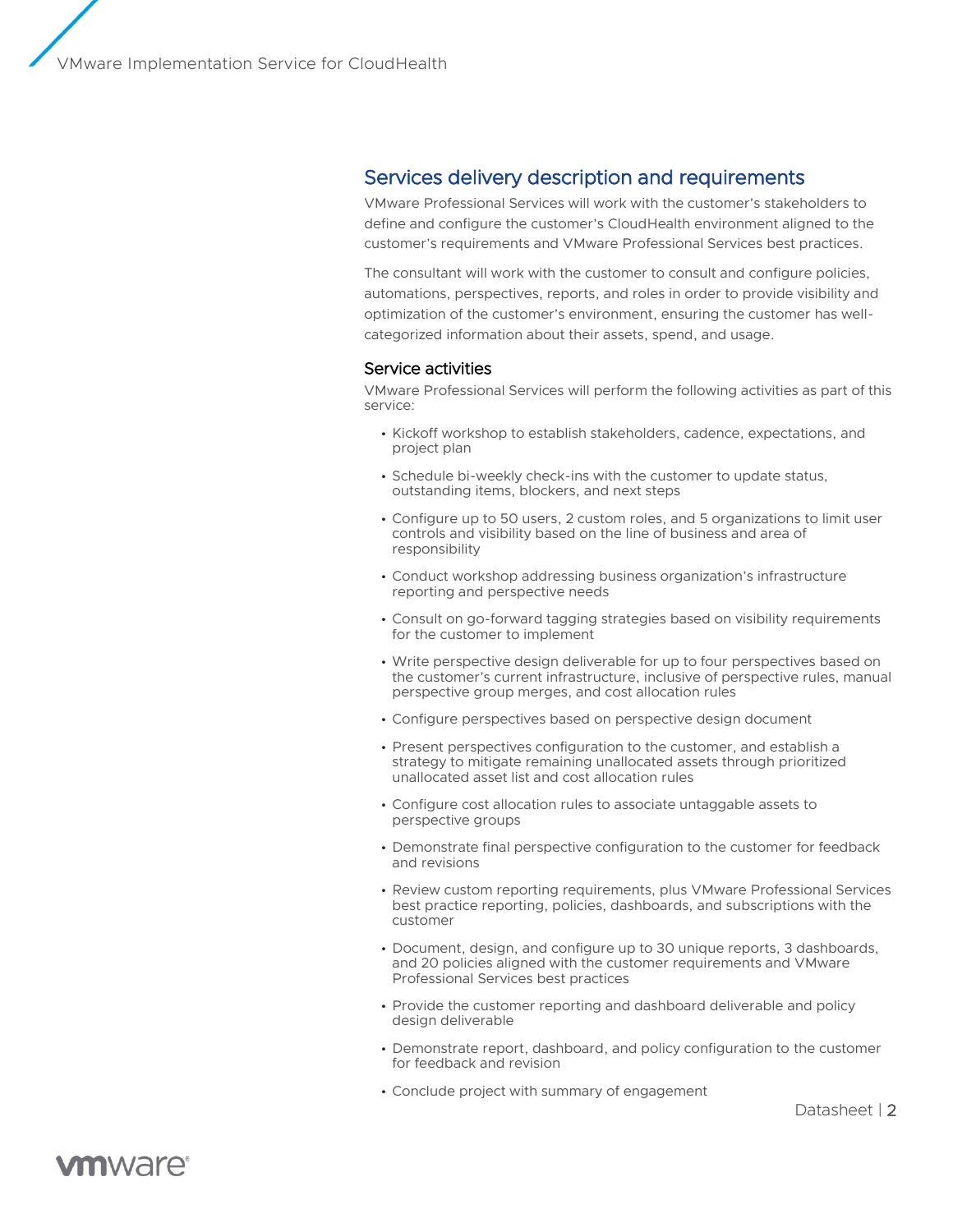These deliverables will provide the detailed requirements and act as the guide and agreement between VMware Professional Services and the customer as to what specifically will be implemented.

#### Service deliverables

VMware Professional Services will provide the following deliverables as part of this service:

- Perspective Design Document
- Reporting and Dashboard Design Document
- Policy Design Document

These deliverables will provide the detailed requirements and act as the guide and agreement between VMware Professional Services and the customer as to what specifically will be implemented.

# Estimated schedule

VMware estimates that the duration of this project will not exceed 8 weeks (2 months). VMware will operate according to a schedule agreed to by both parties. Typically, services are performed during normal business hours and workdays (weekdays and non-holidays).

### Customer responsibilities

Customer is responsible for the following as part of this service:

- Attendance in meetings, such as kickoff calls, discussions, etc.
- Definition and availability of key stakeholders from various areas of the customer's business that utilize CloudHealth data.
- Execution on updates to infrastructure such as tagging, and configuration of CloudHealth beyond those explicitly addressed above, such as metrics integrations, SSO, accounts, and budgets.
- Customer is responsible for maintaining strategies and perspectives after the engagement is complete.
- A dedicated project manager enabled to make decisions and provide the VMware Professional Services team with information necessary to complete the work as described in this SOW.
- A project sponsor to act as a point of escalation.
- Customer will be available and respond in a timely manner for any deliverables and feedback.

#### Datasheet | 3

# **vm**ware<sup>®</sup>